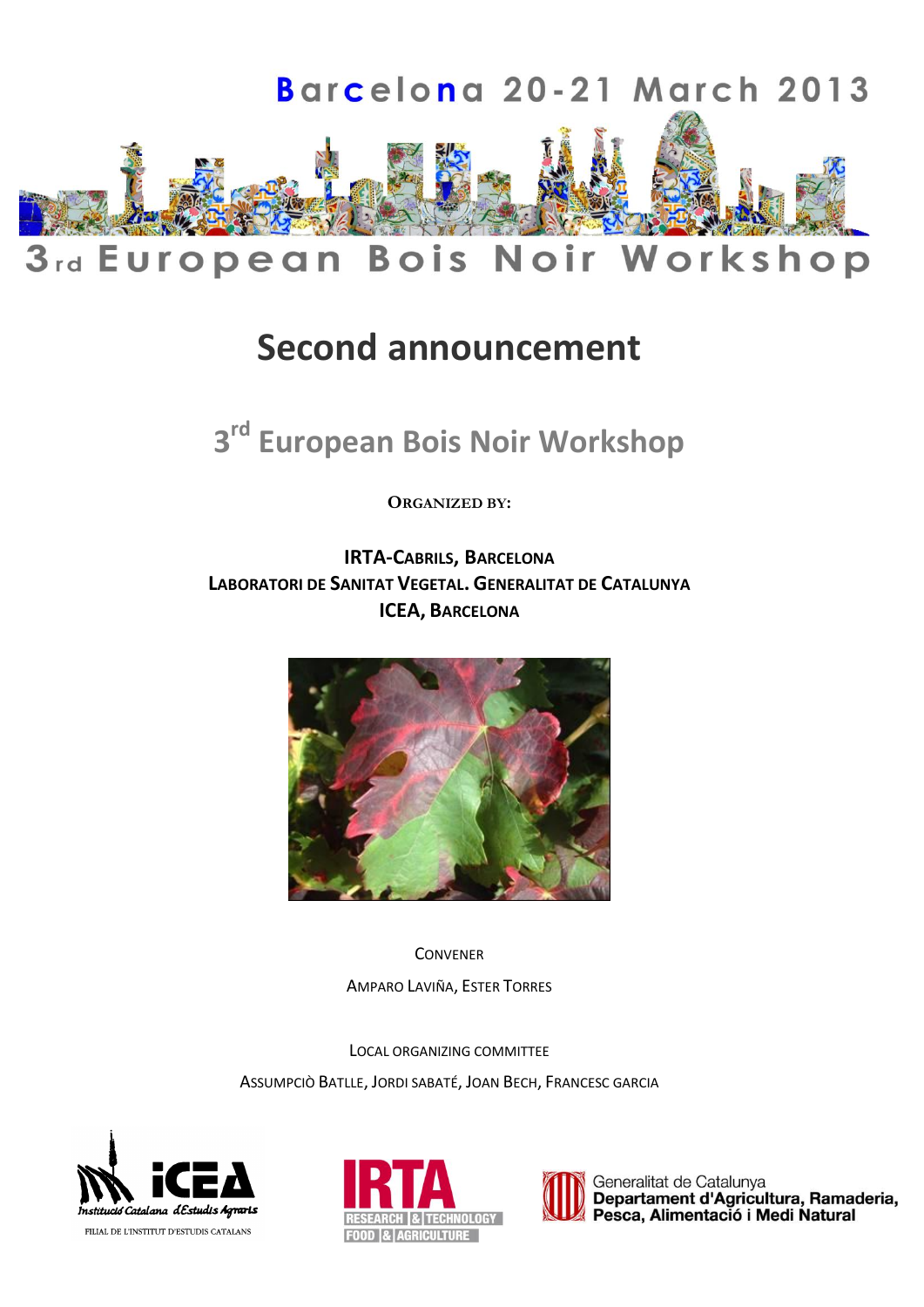

Dear Colleagues,

**The meeting will be held in the ICEA, Institució Catalana d'Estudis Agraris ([http://icea.iec.cat/\)](http://icea.iec.cat/),** a society related to the IEC [\(http://www.iec.cat/\)](http://www.iec.cat/), located in downtown Barcelona, next to Rambla de Catalunya and Catalunya square. Well communicated by subway and bus. Barcelona is a cosmopolitan city, which the Mediterranean opens to the rest of the world, establishing a bond with other cultures and producing a history marked by diversity. Magnificent examples of artistic trends throughout the ages can be found here providing a great Romanesque, Gothic and above all Modernista legacy, the latter represented by the work of architectural genius Antoni Gaudí. In recent years Barcelona has established itself as a focus for new trends from around the world.

The diverse geography and climates, combining mountains, hills, forests, planes, river deltas and seashores, give Catalonia privileged natural conditions. Catalonia's agriculture profits from these assets and offers a wide and rich variety of quality products.

Catalonia is a wine historical region with a long wine cultural tradition with some particular peculiarity. The annual production is of more than 380 million bottles of which approximately two thirds are destined to export trade. Approximately, half of the production is dedicated to wine and another half to cava (sparkling wine).

We want also to inform you that the Workshop 'New Perspectives in Phytoplasma Disease Management', organized in the framework of COST action FA0807, will be held in Barcelona the 22<sup>th</sup> March 2013, in the Hotel Acevi Villarroel ([http://www.acevihotels.com/html/en/villarroel/villarroel.html\)](http://www.acevihotels.com/html/en/villarroel/villarroel.html), located in downtown Barcelona. More information of this COST action is available at [http://www.costphytoplasma.eu.](http://www.costphytoplasma.eu/)

Organising Committee

#### **SCIENTIFIC PROGRAM**

The workshop will cover the following topics of grapevine Bois noir disease:

- Epidemiology of the disease  $\bullet$
- Diagnosis and characterization of the stolbur phytoplasma in grapevine and other natural hosts
- Vectors of the stolbur phytoplasma
- Control strategies
- Other related topics

You are kindly requested to send us your completed pre-registration form before 15<sup>th</sup> November 2012 in order to help us to select the most appropriate topics and establish the workshop sessions.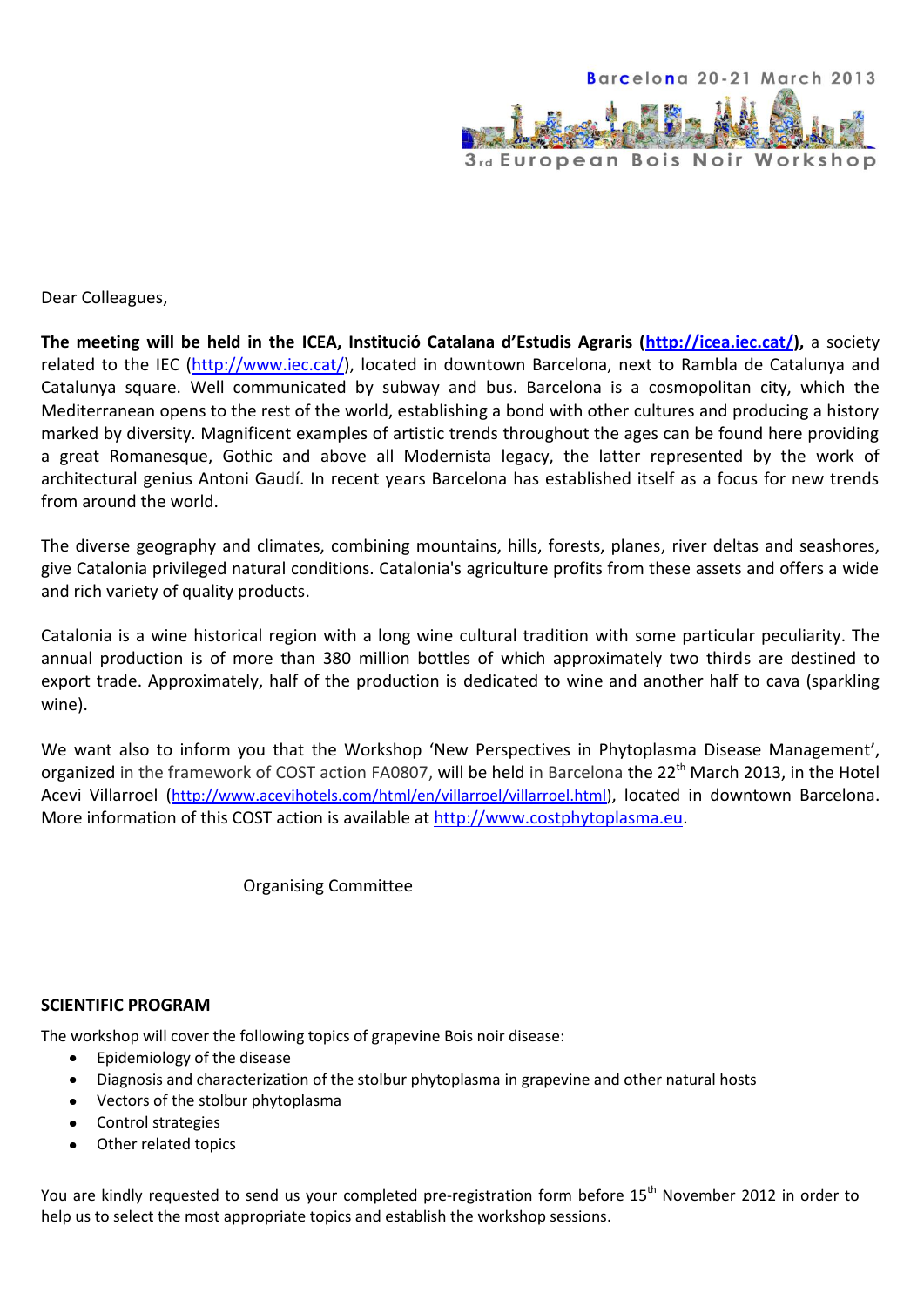

#### **WORKSHOP SCHEDULE**

| March 19 (Tuesday)   | 18:00-20:00 - Registration of participants                     |
|----------------------|----------------------------------------------------------------|
| March 20 (Wednesday) | 8:30-17:30 - Scientific sessions                               |
|                      | 17:30-20:00 Technical guided tour to a winery and wine tasting |
|                      | 21:00 - Social dinner                                          |
| March 21 (Thursday)  | 8:30-18:00 - Scientific sessions, poster session, conclusion   |
|                      | 18:00 - Farewell Cocktail                                      |

#### **SCIENTIFIC CONTRIBUTIONS**

English will be the official language of the Meeting. Key notes, papers and posters will be published as Abstracts. Details of the abstract and poster format will be provided in the next Circular.

#### **REGISTRATION**

Registration fees include proceedings, coffee breaks, two lunches, social dinner, farewell cocktail and technical tour.

Accompanying persons can participate in lunches, social dinner and technical tour; fees will be communicated in the next Circular.

| Fees: | Before | 15 <sup>th</sup> January 2013: | € 150.00 |
|-------|--------|--------------------------------|----------|
|       | After  | $15^{\text{th}}$ January 2013: | € 160.00 |

#### **Payment by transfer**:

Account name: ICEA

IBAN code: ES10 2100 0963 6402 0004 4785

Payment reference: BN2013, delegate first and last name

#### **DEADLINES**

| 15 December 2012 |      | <b>Third Circular</b>                                                                   |
|------------------|------|-----------------------------------------------------------------------------------------|
| 15 January       | 2013 | Submission of abstracts, early-registration payment deadline, hotel booking<br>deadline |
| 15 February 2013 |      | Acceptance of contributions                                                             |
| 28 February 2013 |      | Final program                                                                           |

#### **CONFERENCE SECRETARIAT**

| Scientific and logistic information: Amparo Laviña |                     | amparo.lavina@boisnoir2013.eu |
|----------------------------------------------------|---------------------|-------------------------------|
|                                                    | <b>Ester Torres</b> | ester.torres@boisnoir2013.eu  |

Registration: **[registration@boisnoir2013.eu](mailto:registration@boisnoir2013.eu)**

**[http://www.boisnoir2013.eu](http://www.boisnoir2013.eu/)**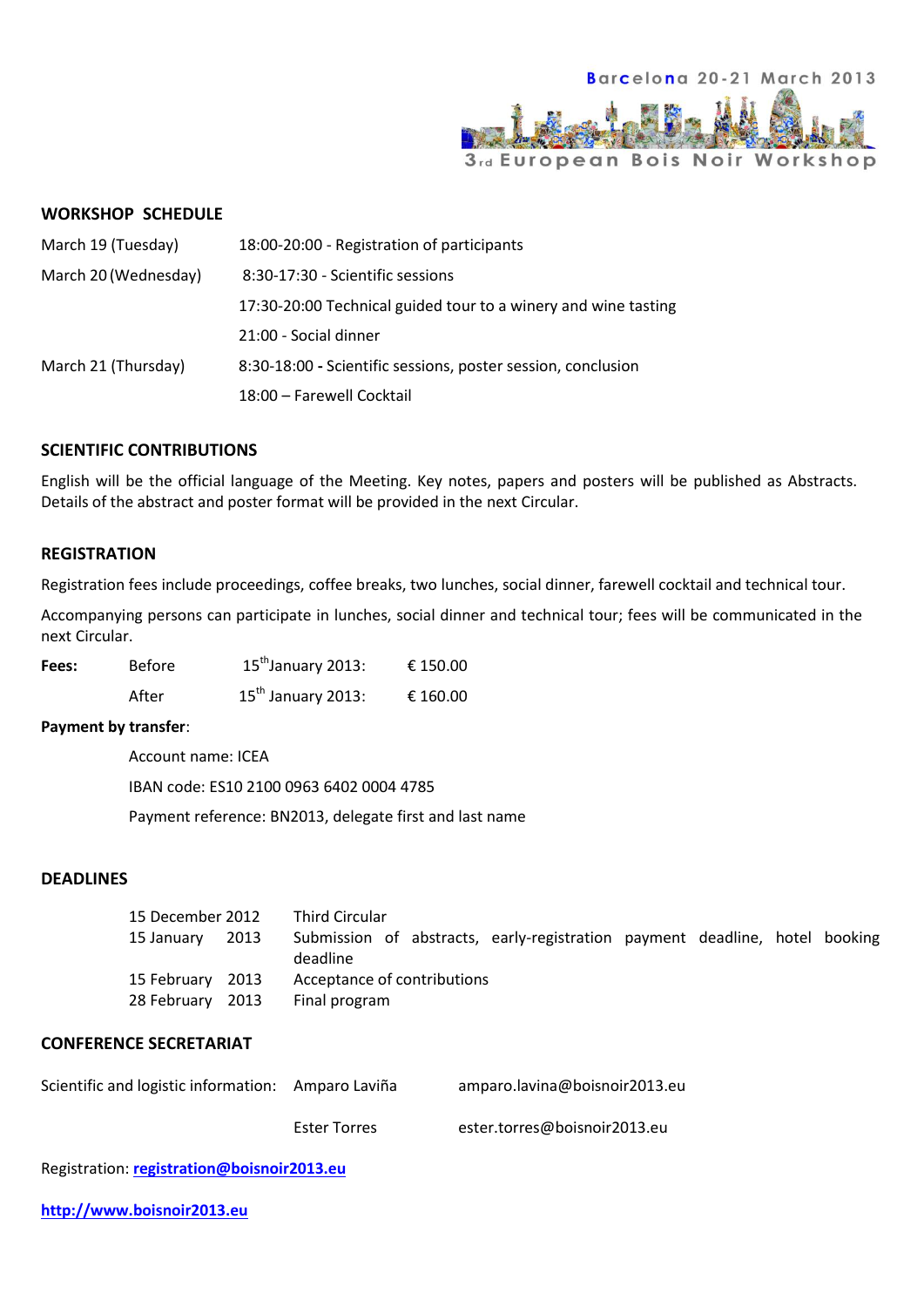

#### **ACCOMMODATION**

The meeting will be held in the ICEA, Institució Catalana d'Estudis Agraris (http://icea.iec.cat/), located in downtown Barcelona, next to Rambla de Catalunya and Catalunya square, just a few meters of Universitat square all easily walkable.

**Hotels**

**The hotel Acevi Villarroel** is a modern and spacious hotel of 4 stars in downtown Barcelona, offers a very good price for participants. Double room for single use: 102€ +10% VAT and Double room 114€ + 10% VAT. Breakfast is included. Parking 15€ per day (you need reserve in advance). The hotel is 12-15 minutes walking from the Conference room (ICEA, carrer del Carme 47). For booking directly at the hotel: [cruiz@acevihotels.com.](mailto:cruiz@acevihotels.com) Please indicate: Assistance Bois Noir Congress. The hotel guarantee this price until 31<sup>th</sup> January 2013

After of Congress, the Workshop 'New Perspectives in Phytoplasma Disease Management', organized in the framework of COST action FA0807, will be held in Barcelona the 22<sup>th</sup> March 2013, in the Hotel Acevi Villarroel [\(http://www.acevihotels.com/html/en/villarroel/villarroel.html](http://www.acevihotels.com/html/en/villarroel/villarroel.html) 

### **Hotels located nearby Hotel Acevi and Conference room (ICEA, Institució Catalana d'Estudis Agraris) are: Hotels 3 and 4 stars (120€-130€)**

**Acta Splendid**. C./ Muntaner, 2, 08011 Barcelona. The hotel offers a 12% discount on the price posted on their website.For booking directly at the hotel: [recepcion.splendid@actahotels.com](mailto:recepcion.splendid@actahotels.com), please indicate: "Bois noir Congress"

<http://www.hotel-splendidbarcelona.com/>

**Sunotel Central**. Gran Vía de Les Corts Catalanes 570. 08011 Barcelona <http://www.sunotel.es/central.htm>

**Hotel Cram**. C./ Aribau, 54, 08011 Barcelona <http://www.hotelcram.com/>

**Hotel Lleó**. C./Pelai, 22-24.08001 Barcelona <http://www.hotel-lleo.com/ca/>

**Hotel Gravina** . C./ Gravina, 12. 08001 Barcelona. <http://www.barcelonagravinahotel.com/>

**H. Caledoniam**. Gran Vía De Les Corts Catalanes, 574, 08011 Barcelona Hotel Center <http://www.hotelcaledonianbarcelona.com/>

**Hotel Gran Via**. Gran Via de les Corts Catalanes, 573, 08011 Barcelona <http://www.hotelgranvia.com/>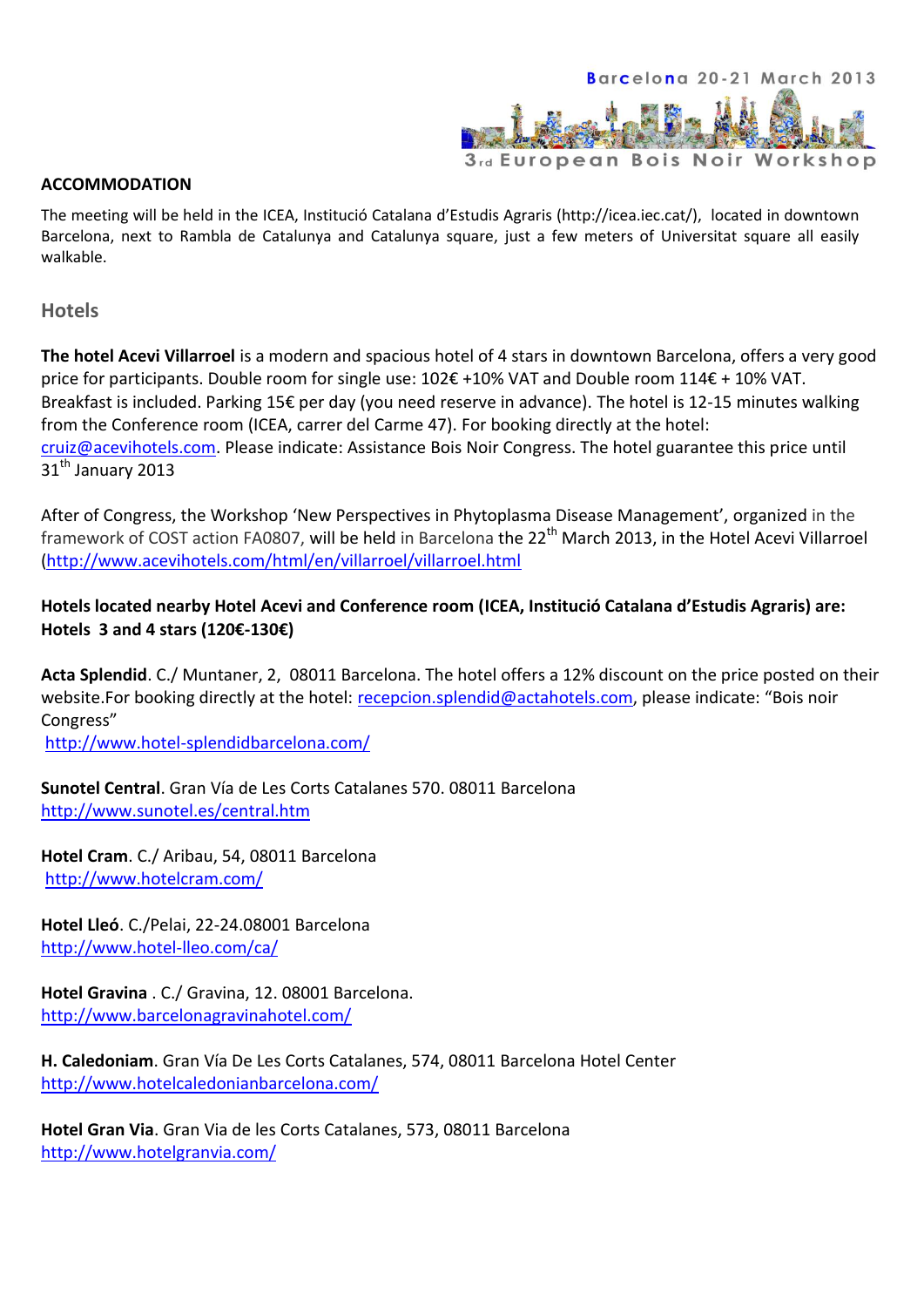

#### **Hotels 4 star (140€-160€)**

**Hotel H10Casanova**. Gran Vía De Les Corts Catalanes 559. 08011 BARCELONA www.**[hotelh10casanova](http://www.hotelh10casanova.com/)**.com

**Hotel SOHO**. Gran Vía De Les Corts Catalanes 543-545. 08011 BARCELONA <http://www.hotelsohobarcelona.com/>

#### **Apartments**

Serennia Apartamentos (City Center Eixample) C. Consell de Cent, 283. 08011 Barcelona <http://www.serennia.com/> Apartments in Barcelona (B&B Eixample-Muntaner). Muntaner, 4. 08011 Barcelona <http://www.apartmentsinbarcelona.net/es/edificio/12/Bed-Breakfast-Muntaner>

Aramunt Apartments. Muntaner, 60, 08011 Barcelona <http://www.barcelonahotels.es/ca/aramunt-apartments-362.htm>



- A. Hotel Acevi Villarroel
- B. ICEA, Conference room